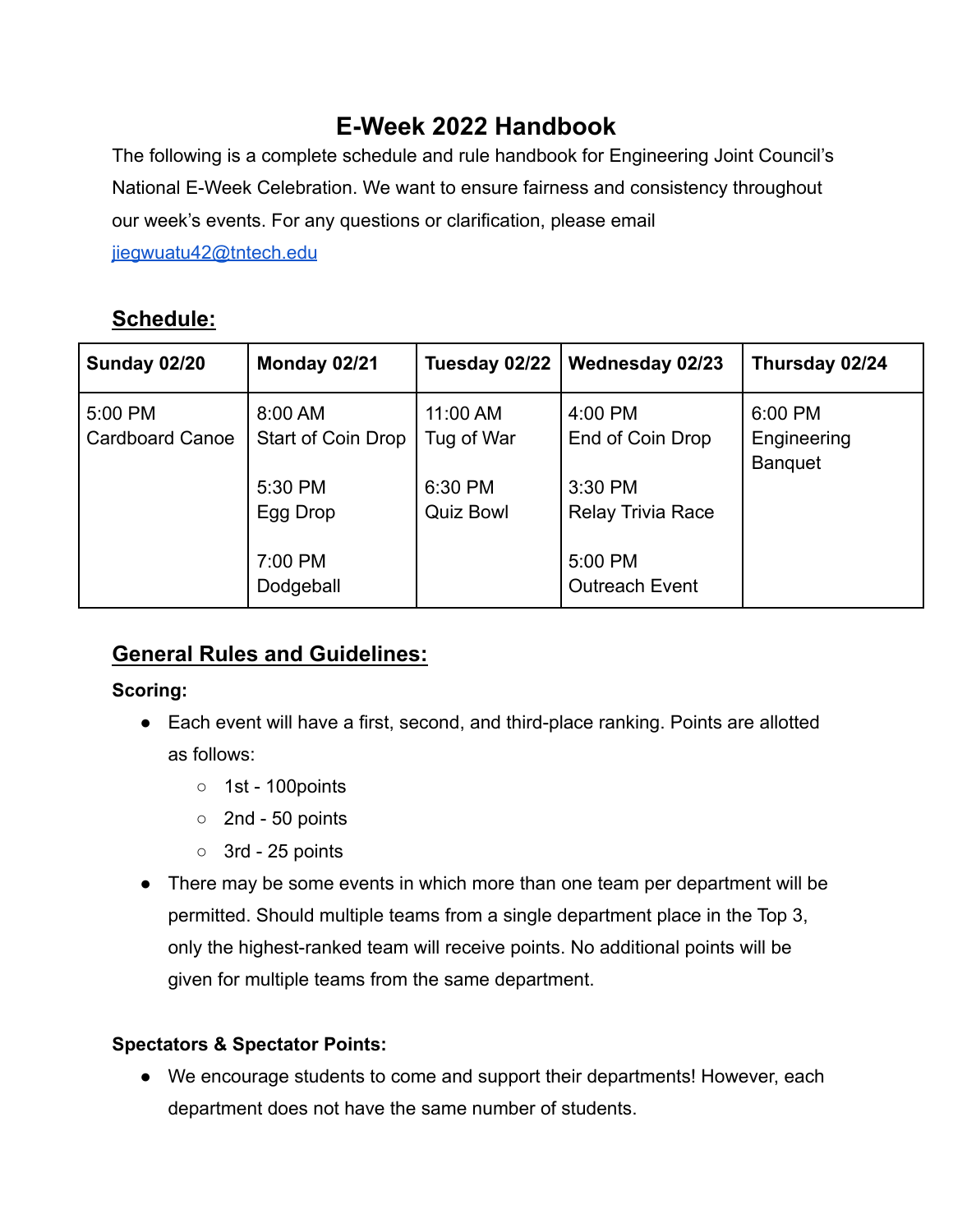● The maximum amount of points rewarded per event will be dictated by the number of students currently in the smallest department.

#### **Volunteer Points:**

- Points will be rewarded to each department per volunteer
- Some events may give more amounts than others.
	- Due to the fact the outreach event is a volunteer-only event, it will give the most points
- Link to volunteer:

**[https://docs.google.com/spreadsheets/d/1mzTm6uGMh9uh83g3NDzuuvXR](https://docs.google.com/spreadsheets/d/1mzTm6uGMh9uh83g3NDzuuvXRRi0QcOqD-GI78ABaxCI/edit?usp=sharing) [Ri0QcOqD-GI78ABaxCI/edit?usp=sharing](https://docs.google.com/spreadsheets/d/1mzTm6uGMh9uh83g3NDzuuvXRRi0QcOqD-GI78ABaxCI/edit?usp=sharing)**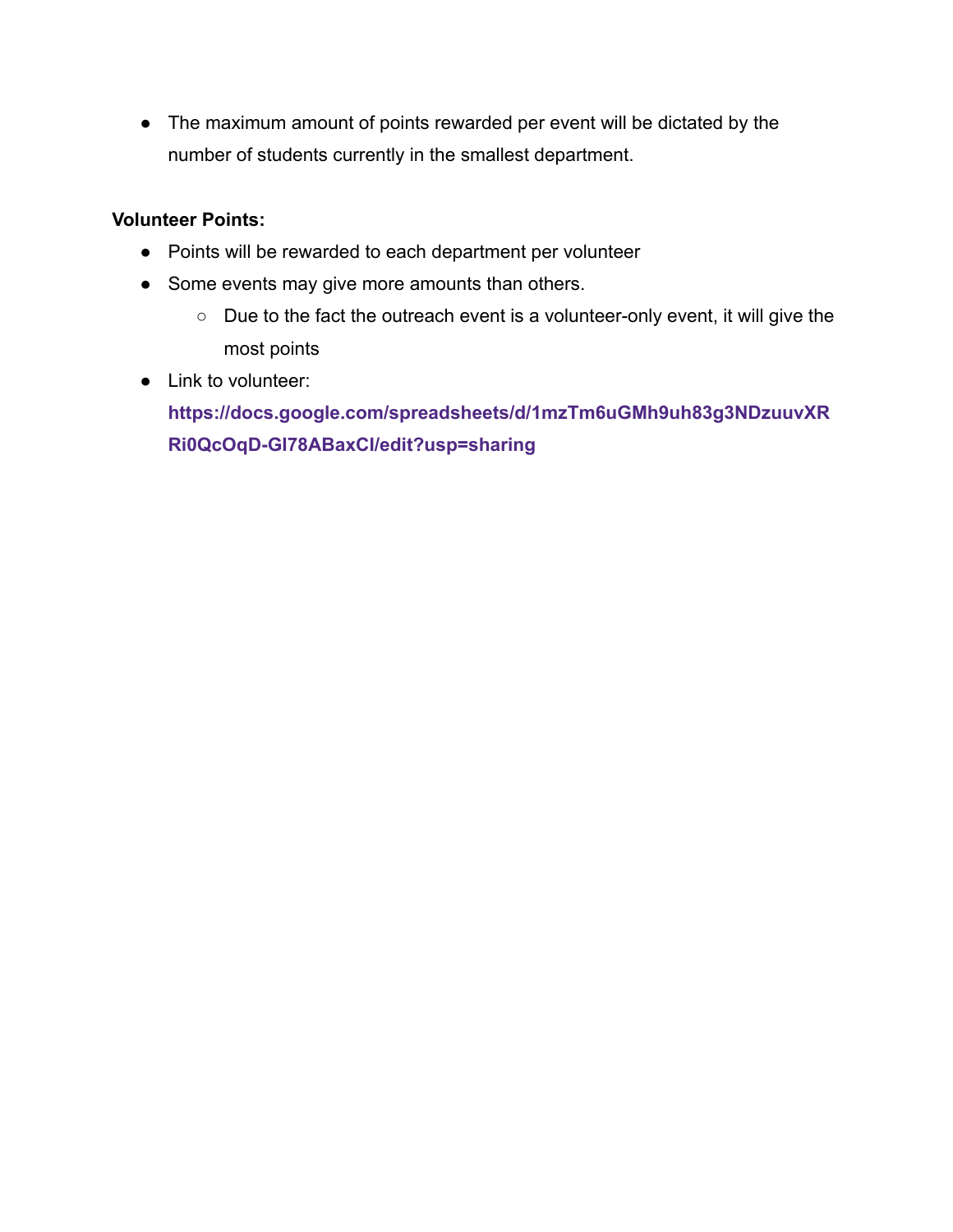## **Coin Drop:**

**Date & Time:** Begins February 21st and ends February 23rd

**Location:** Department Offices

## **Materials:**

● Bucket for collecting coins and bills

## **Purpose:**

● Decide who wins the Mr. And Mrs. Engineer and raise money for the EJC scholarship

## **Rules:**

- Coins add positive points
	- $\circ$  \$0.01 = +1 points
	- $\circ$  \$0.05 = +5 points
	- $\circ$  \$0.10 = +10 points
	- $\circ$  \$0.25 = +25 points
- Dollar Bills take away points
	- $\circ$  \$1 = -100 points
	- $\circ$  \$5 = -500 points
	- $\circ$  \$10 = -1000 points
	- $\circ$  \$20 = -2000 points
- Buckets will be collected at 4:00 Pm Wednesday, February 23rd
- EJC Reps will collect the coins and a bank will count the money

## **Strategy:**

● Put coins into your own department's bucket. Put bills in the other departments'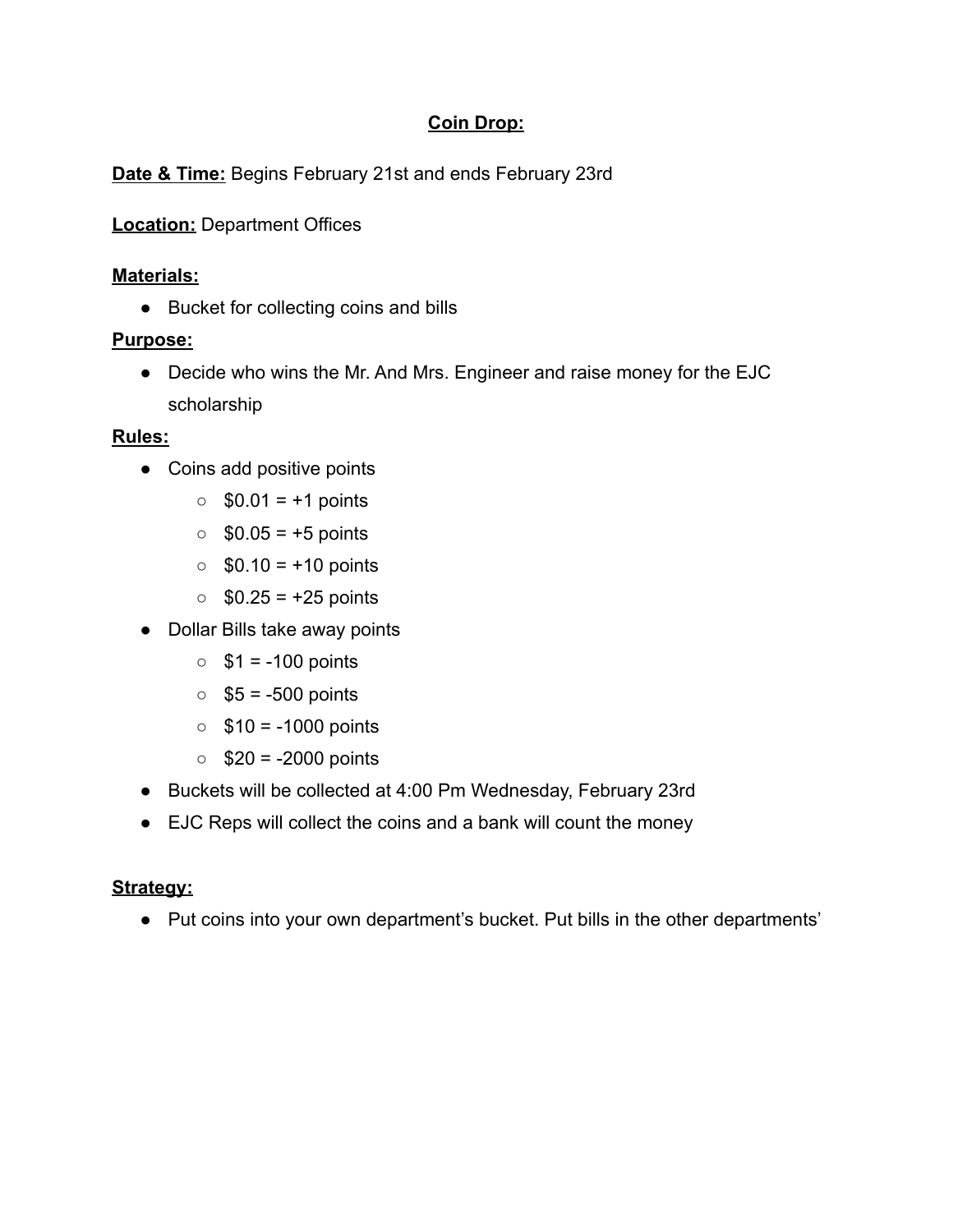#### **Cardboard Canoe Rules and Procedures**

**Date & Time:** Sunday, February 20th at 5:00 PM

**Location:** Football stadium (if it rains, Prescott 215 is reserved)

#### **Teams:**

Teams may consist of up to eight (8) members from each respective major at a time. Members may substitute out for other members at any time during the build portion of the competition. Any student who is double majoring may pick one team to work with and may not switch teams.

#### **Under-representation Clause:**

If for any reason, a major is under-represented and still wishes to compete, they may recruit members from other departments to assist them in competition. Any points obtained by that team will go toward the under-represented major that all members agreed to compete for.

#### **Materials:**

- Cardboard 6' x 10' pieces
- Pair of scissors x 2
- $\bullet$  Two (2) rolls of duct tape
- 2 trash bags (40 Gallon Black Trash Bags)

All materials will be provided by the Engineering Joint Council. Only materials provided by the Engineering Joint Council may be used.

Teams may negotiate with each other to trade materials during the build portion of the competition under the supervision of an Engineering Joint Council event runner.

## **Build:**

Teams will be given 45 minutes to construct a canoe out of the provided cardboard, duct tape, and trash bags. Each team will be given an equal amount of supplies. In the case of lesser numbers of teams, remaining supplies will NOT be distributed after the build time begins. The build will be done outside on the patio, but in the case of inclement weather, the racquetball courts will be used. If the racquetball courts are in use, a mat of some kind must be used under any cardboard being cut. Failure to do so will result in disqualification. An Engineering Joint Council event runner will be present with each team. There will be zero tolerance for sabotaging another team's canoe. The canoe must be able to carry two (2) engineering students.

#### **Race:**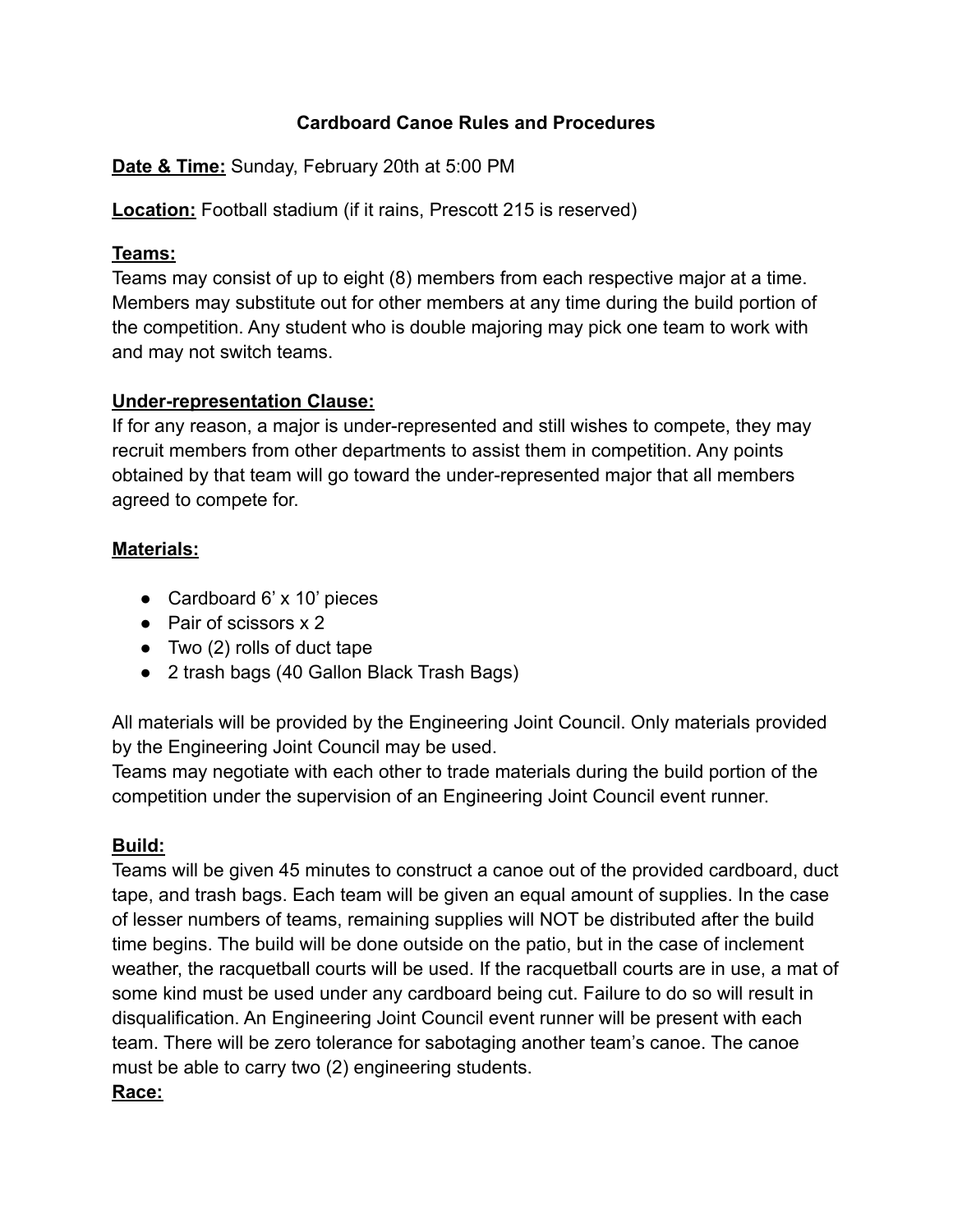- The canoes may only be powered by the engineering students in the canoes. No other team members, ropes, propellers, etc. may be used to move the canoe.
- Paddles built during the build time with the provided materials are allowed.
- There will be a fifteen-second countdown before the beginning of the race. During this time, teams may load the canoe in the pool with the assistance of two other engineering students. This is to say that the other students may be in the pool helping to stabilize the canoe while it is being loaded. After fifteen seconds, the other students must stop assisting the canoe and exit the pool.
- The race is to the end of the Fit Pool. If a canoe sinks (the top of the boat is completely submerged), its distance will be marked by an Engineering Joint Council event runner to the front of the canoe. In this way, even if a team fails to finish the race, the team may still place in the overall standings. The first boat to touch the opposite side of the Fit Pool will be declared the winner.
- The participants may not lunge to touch the side or pull the boat to the side of the pool. Doing so will result in being disqualified. In the case of multiple rounds of competition, a stopwatch will be used to determine the winner. There will be zero tolerance for interfering with another team's canoe or students during the race or loading time.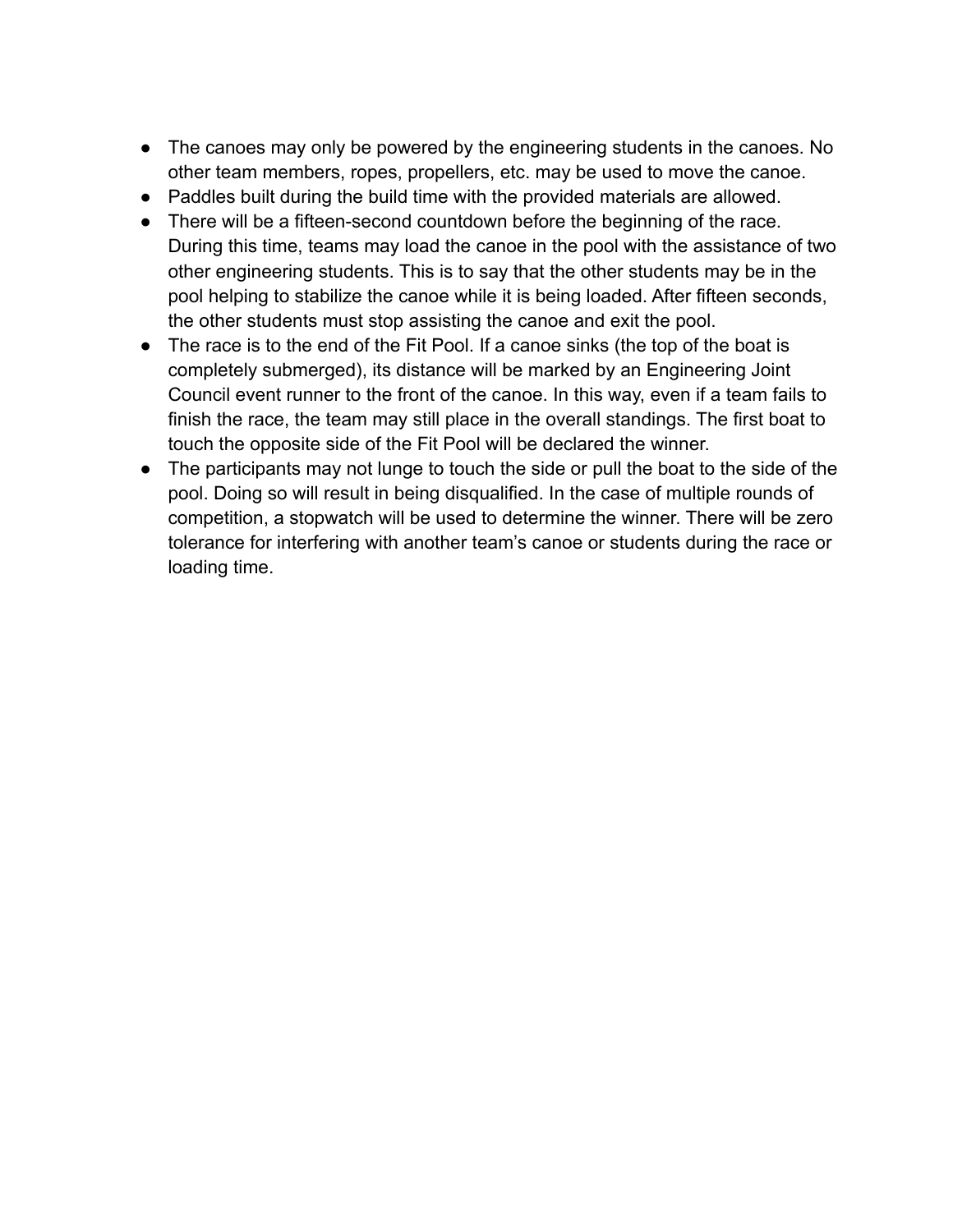## **Egg Drop:**

## **Date & Time:** Monday, February 21st from 5:30 PM to 6:30 PM

**Location:** Football stadium (if it rains, Prescott 215 is reserved)

#### **Will need two other people to help proctor building time and help judge the drop.**

**Strategy:** Create a structure that protects an egg from cracking that additionally can be dropped accurately on target.

#### **Rules/Guidelines:**

- 1. Each team will consist of five team members
- 2. Only materials provided will be permitted for use. These materials are up for trade with other teams.
- 3. Teams will have 10 minutes to build their structure,
- 4. Only one team member will be performing the drop.
- 5. There will only be one drop per team, no second chances.
- 6. Winners will be determined first by the condition of their egg, and then by accuracy, as follows:
- No cracking > small cracks or dents > shattered
- If there are multiple surviving eggs, closeness to the target will be factored in as well as how intact the structure is after the drop.
- The fewer materials used, the better.

## **Materials:**

- Eggs (one per team)
- Cotton balls
- Straws
- Balloons
- Cups
- Tape
- Fabric
- Newspaper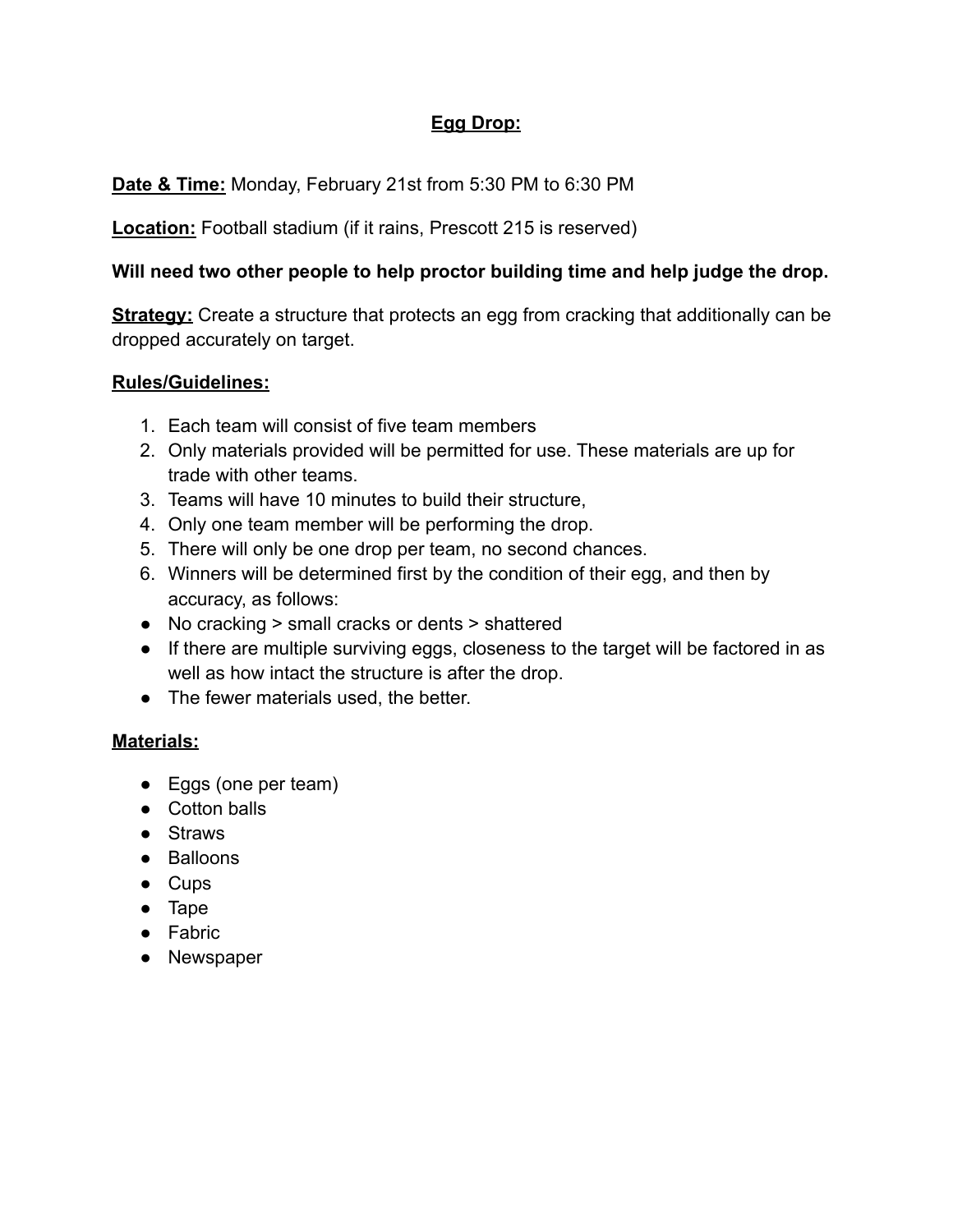## **Dodgeball:**

**Date & Time:** Monday, February 21st from 10:00 AM to 12:00 PM (Tentative to change)

**Location:** MAC Gym (grey gym) located in the Marc Burnett Fitness Center (BURN)

## **Will need one other person to help be a referee for the game.**

## **Rules:**

- 1. Each team will consist of 6 players.
- 2. No headshots.
- 3. No crossing the centerline.
- 4. Cannot hold the ball for longer than 5 seconds.
- 5. If you are hit with a ball, you are out UNLESS you or a teammate catches the ball before it hits the ground.
- 6. If an opponent catches your ball before hitting the ground, you are out.
- 7. You can use a ball to block other balls from hitting you.
- 8. If a ball ricochets off of anything/anyone and then hits you, you are not out.
- 9. If you are out, but a teammate catches a ball, then you can get back in.
- 10.Not following any of the rules will result in your team automatically losing.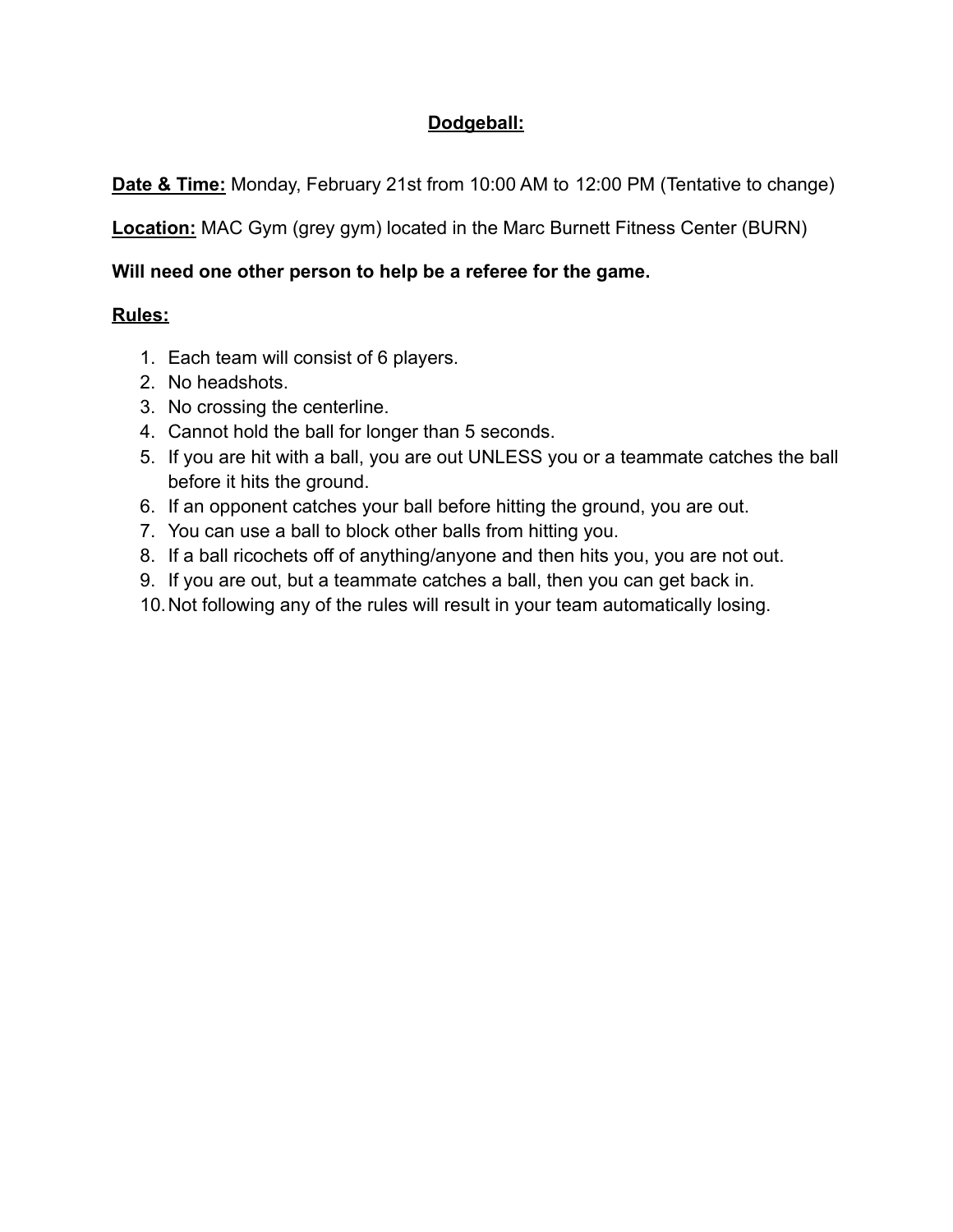#### **Tug of War Rules and Procedures**

**Date & Time:** Tuesday, February 22nd at 11:00 AM

#### **Location:** Quad

#### **Teams:**

Each team consists of 6 players. Departments may have two teams, however before they can advance in the competition, those two teams must face off to represent the major.

If the department has two teams, players may not switch teams after the playoffs. Any student who is double majoring may pick one team to work with and may not switch teams.

#### **Under-representation Clause:**

If for any reason, a major is under-represented and still wishes to compete, they may recruit members from other departments to assist them in competition. Any points obtained by that team will go toward the under-represented major that all members agreed to compete for.

#### **Conduct Clause:**

If a team member is being disrespectful to the event-runners, the team can choose to remove him or her from the team or have the whole team disqualified. If a member is lost due to this clause, a replacement cannot be brought in. Those in charge of the event will be responsible for determining what is considered disrespectful. This clause also applies to cheating and blatant disregard of the rules.

#### **Officiating/Judging:**

1 referee will officiate. Referees will be contracted from the Intramural Office.

## **Materials:**

● Rope

#### **Game:**

Two teams will compete against each other in a bracket system order. As mentioned earlier, the center of the rope should align with the center marked on the ground. As soon as the referee blows the whistle, each team can start pulling the rope into their territory. The objective of the game is for each team to pull the rope along with the members of their team to their side. As soon as the second mark on the rope from the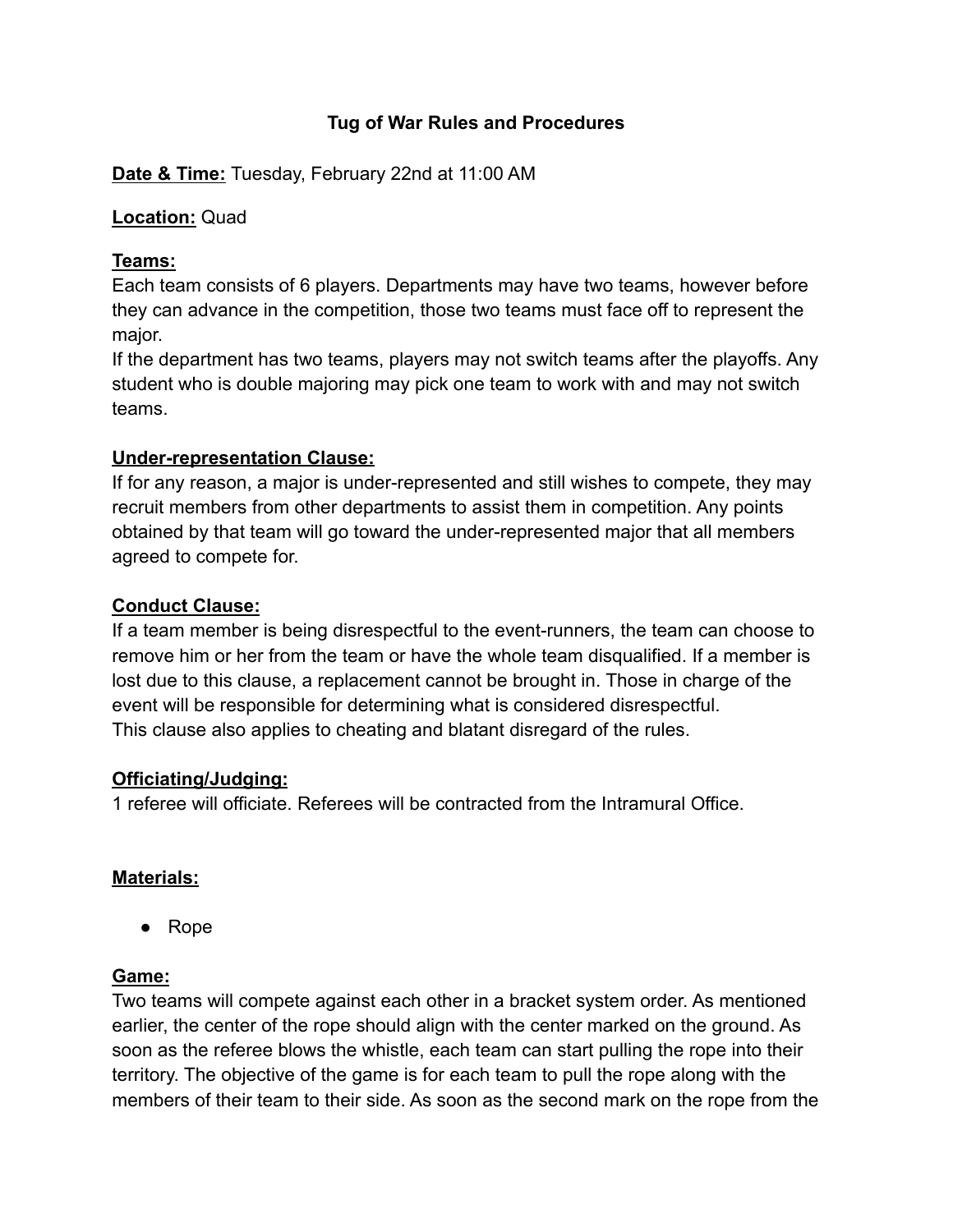center red mark crosses over the centerline, the team pulls the rope to their area wins the game.

#### **Fouls:**

No cleats or gloves will be allowed at the event. No anchoring, looping around the end of the rope will be allowed.

There is a particular technique that needs to be applied while playing this game, if not then there will be a foul which can call in for disqualifications. For e.g. lowering your elbow below the knee level while pulling the rope is considered to be a foul and is called 'locking'. Touching the ground for a long period of time is also considered a foul.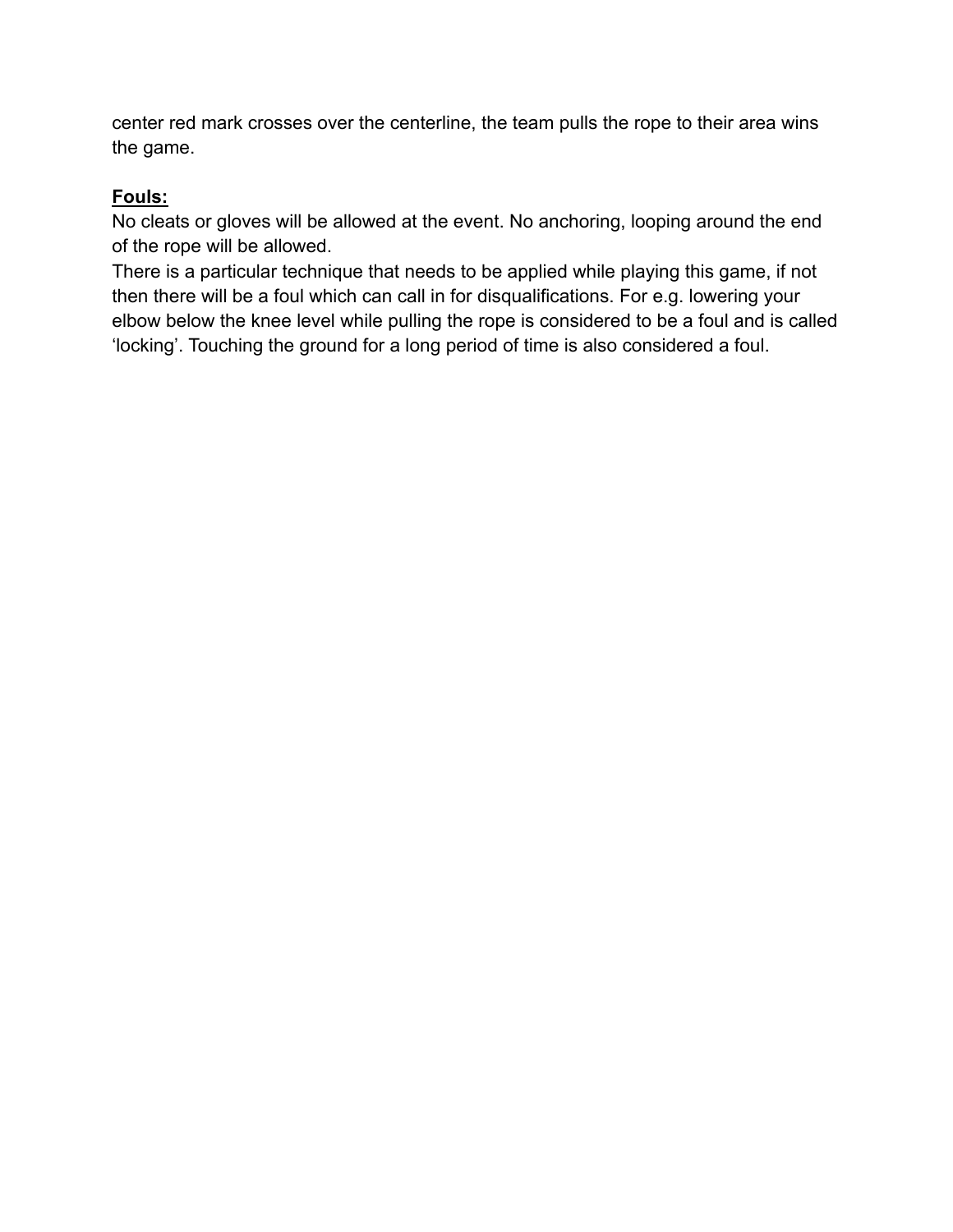#### **Quiz Bowl Rules and Procedures**

**Date & Time:** Tuesday, February 22nd at 6:30 PM

**Location:** Johnson (Room 308)

#### **Teams:**

Teams will be comprised of up to 6 people from any given department. There can be no more than 1 team per department. Any student who is double majoring may pick one team to work with and may not switch teams.

## **Under-representation Clause:**

If for any reason, a major is under-represented and still wishes to compete, they may recruit members from other departments to assist them in competition. Any points obtained by that team will go toward the under-represented major that all members agreed to compete for.

#### **Conduct Clause:**

If a team member is being disrespectful to the event-runners, the team can choose to remove him or her from the team or have the whole team disqualified. If a member is lost due to this clause, a replacement cannot be brought in. Those in charge of the event will be responsible for determining what is considered disrespectful. This clause also applies to cheating and blatant disregard of the rules.

## **Supplies:**

● Buzzer (1 per team)

All supplies will be provided by the Engineering Joint Council.

## **Content:**

An email will be sent (through department offices) to the instructors from different departments requesting possible questions. The committee will then select appropriate questions to use in the game. Included in the email to the departments will be an integrity statement that concerns the sharing of the aforementioned questions.

## **Host:**

This event runs best with an emcee who asks questions, keeps the event tempo at an appropriate level, and maintains order. This person needs to be contacted at least one month in advance and will have no bias towards one department or another. Preferably, he/she will NOT be a College of Engineering instructor.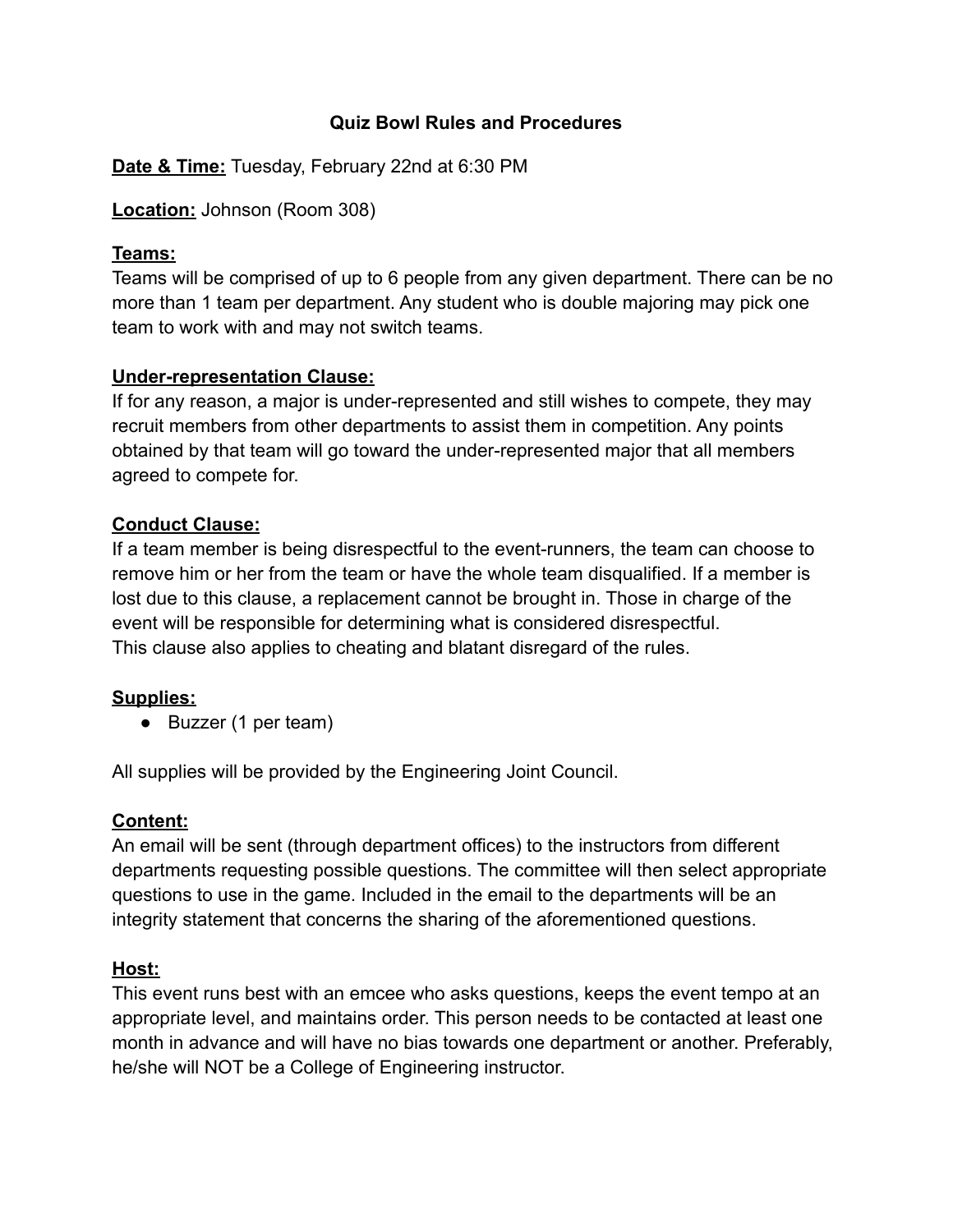#### **Guests:**

If there is a guest speaker, he/she will present first and have a small Q and A session. Afterward, the emcee will take over, and the question rounds will begin.

#### **Game and Scoring:**

The rules for this year's Quiz Bowl are modeled after the game show "Jeopardy."

The rules for Jeopardy are as follows: (Note: this year's quiz bowl will not include "Daily Doubles")

To begin the game, a random team will be chosen to select the first question. The team that gets to go first selects a category and a dollar amount. The host will then read the question associated with that category and the dollar amount. Once the host finishes reading the question the first team to buzz in gets a chance to answer. If that team answers correctly, they receive the dollar value of the question. If the team answers incorrectly, that dollar amount will be deducted from their total and the other teams may have a chance to buzz in to try and receive points. If none of the teams buzz in to answer a question, the team that originally selected the question will have another opportunity to select another. The game will proceed like this until all questions have been selected from the board (there will not be Daily Double questions). After all the questions have been removed, the game will go into "final jeopardy." Here, the host will announce the category for the final question. At which point each team will have the opportunity to wager a certain amount of their current score. Teams that are confident that they can answer the question based on the category may wager all of their score, while teams that are less confident may wager none. Once the teams have agreed upon a wager, the final question will be read and each team will write down an answer. If correct, the team will double the amount wagered. However, if the answer is incorrect then the amount wagered will be deducted. Whichever team ends with the highest total wins.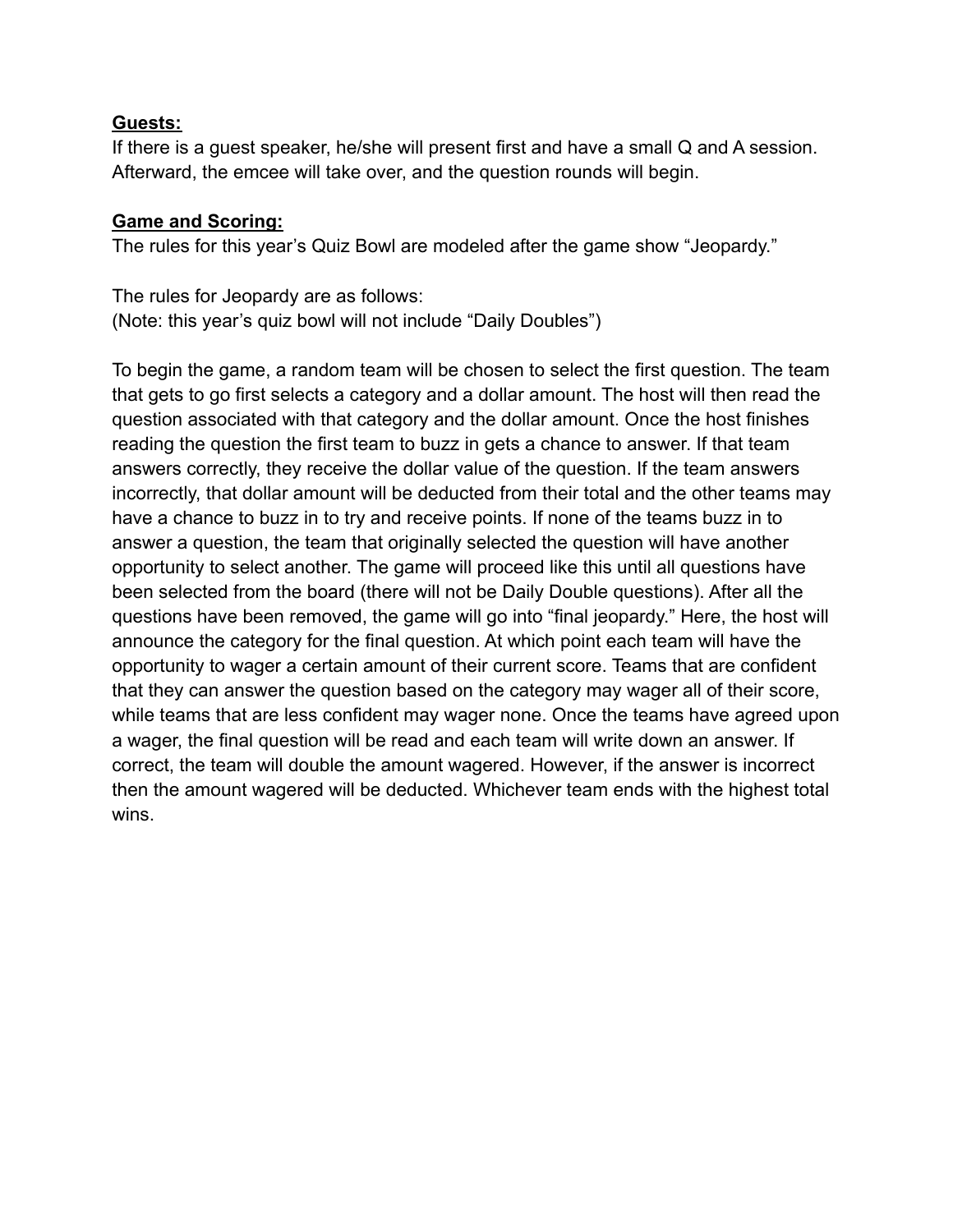## **Relay Trivia Race Rules and Procedures**

**Date & Time:** Wednesday, February 23rd at 3:30 PM **Location:** BROWN (Outside the Front Lobby)

Rules and guidelines will be posted shortly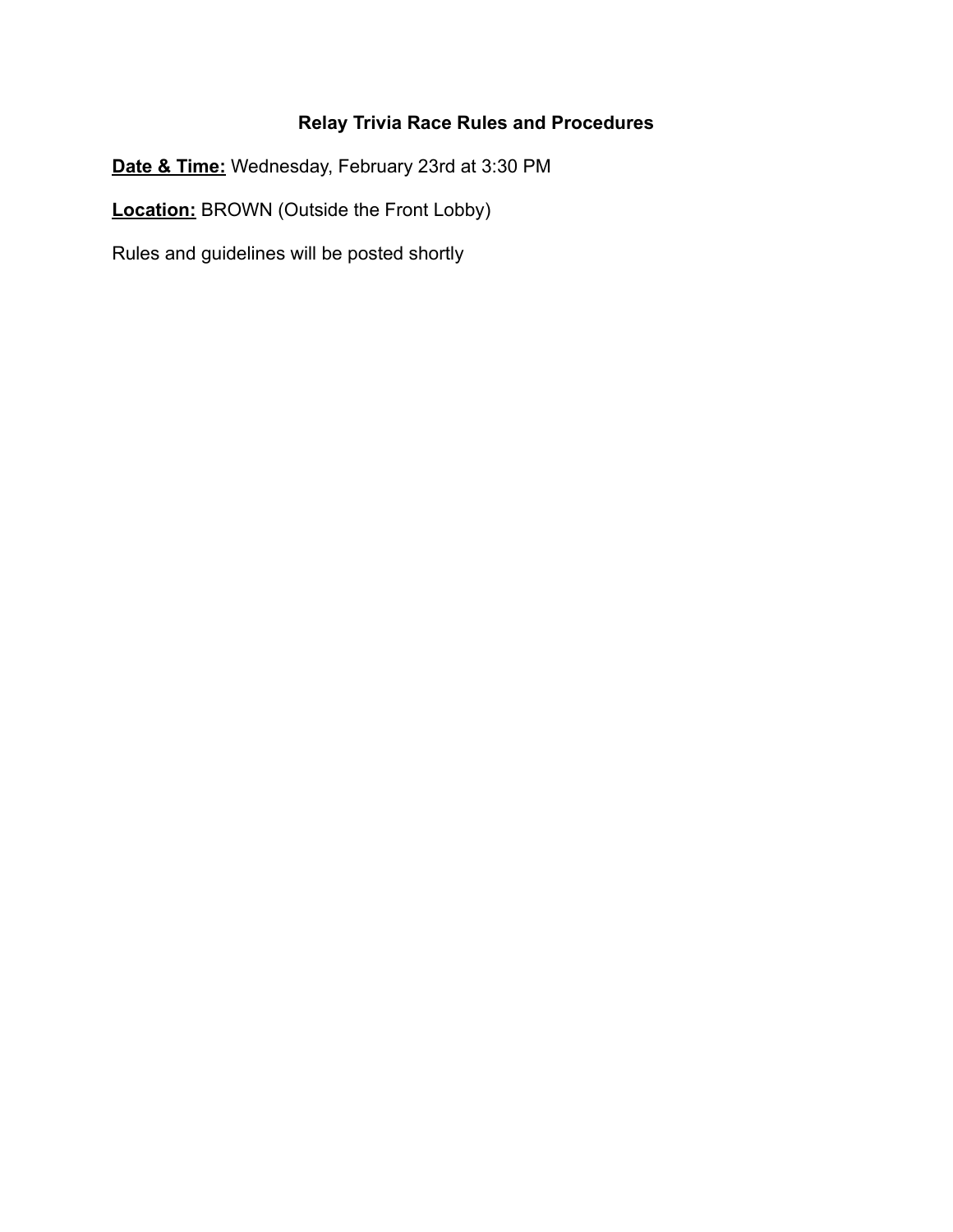#### **STEM Center Outreach Event**

**Date & Time:** Wednesday, February 23rd at 5:00 PM

**Location:** Oakley STEM Center (Lobby)

This outreach event will be very similar to a Fab Friday event. STEM Fab Friday events are focused on getting families and their children engaged in STEM activities. 4 Stations will be set in place.

- Sphere Robots
- Robots that follow marker lines
- Paper Rocket Station
- Movie Room

Link to volunteer:

**[https://docs.google.com/spreadsheets/d/1mzTm6uGMh9uh83g3NDzuuvXRRi0Qc](https://docs.google.com/spreadsheets/d/1mzTm6uGMh9uh83g3NDzuuvXRRi0QcOqD-GI78ABaxCI/edit?usp=sharing) [OqD-GI78ABaxCI/edit?usp=sharing](https://docs.google.com/spreadsheets/d/1mzTm6uGMh9uh83g3NDzuuvXRRi0QcOqD-GI78ABaxCI/edit?usp=sharing)**

**\*\*Please keep in mind, this is a volunteer-only event\*\***